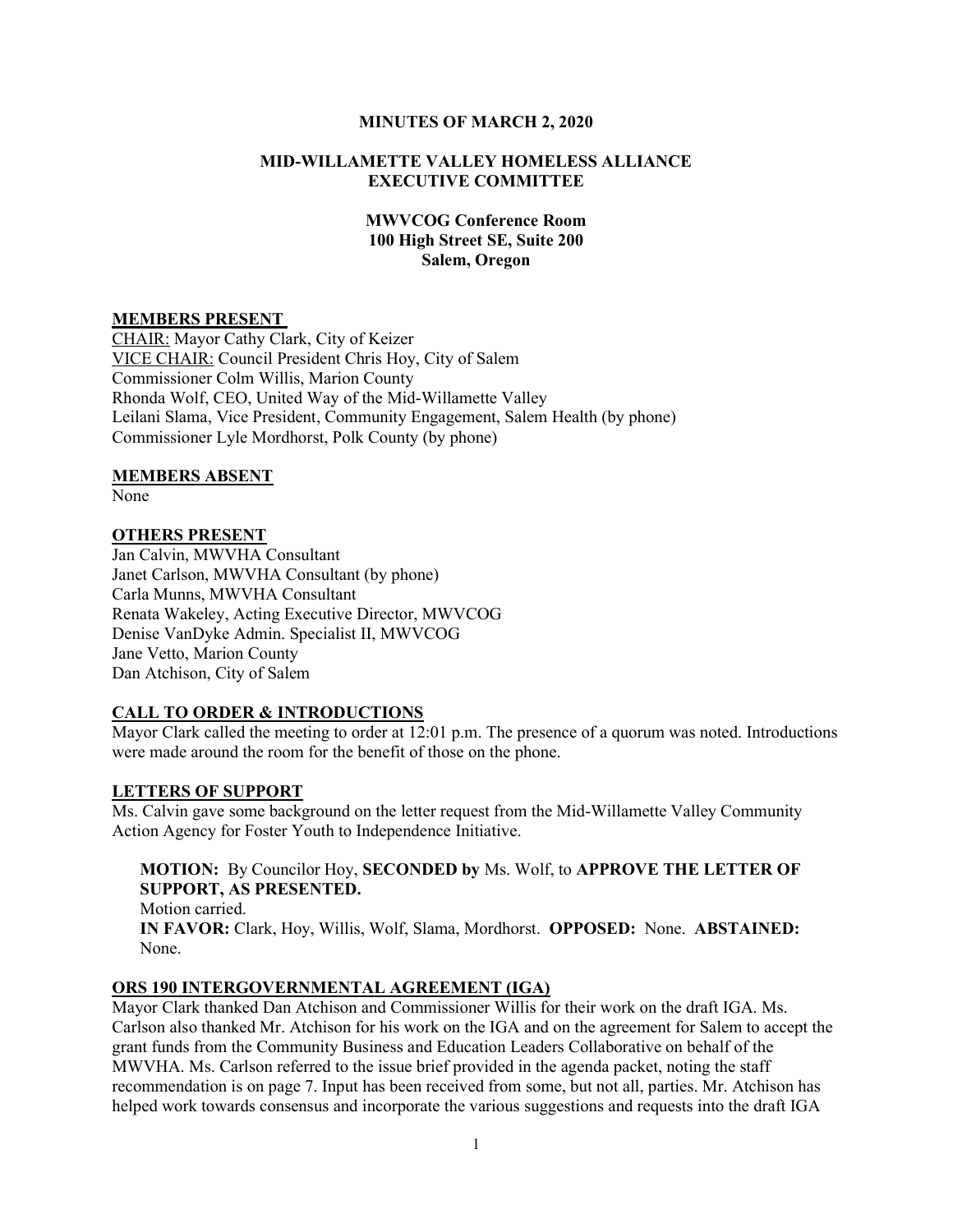document. The process needs to be determined as to how to get this IGA ready before the next board meeting, if possible.

Discussion ensued regarding the content of the draft IGA document. Mr. Atchison stated that it is his understanding that parties are looking at an ORS 190 entity to determine if this is the appropriate and/or only choice. Creating a neutral entity with wide representation is vital. The question was raised whether Salem-Keizer School District (SKSD) is able to do ordinances, with the concern that no legal barriers be created that will prevent them from becoming a member. Ms. Carlson stated that at the meeting with attorneys, there were a number of legal options available for joining an ORS 190 entity and that another option is for the IGA to be done first with willing parties and add those that need more time later.

Corrections/changes desired in the IGA draft document include:

- F. and h. in the "whereas" section should be corrected, as they currently indicate that the COG has been compensated for services provided. The purpose of setting up an ORS 190 entity is partly to be able to compensate the COG.
- Draft language provided by Marion County should be incorporated to clarify that the intent is to form an ORS 190 entity in the relatively near future.
- Draft language provided by SKSD for item 5.1 is acceptable, but the language provided for item 7 is not.
- 3.g. needs to be changed to end the sentence "… Collaborative Applicant for the Alliance." And delete the remainder of the original sentence.

The question of whether the COG will be the fiscal agent or can be allowed to accept funds from nongovernmental entities needs input from Bill Monahan, COG General Counsel. Next steps should be that legal staff make sure all are in agreement and continue discussion of the IGA at the board meeting on March 12.

# MARCH MEETING AGENDA

Ms. Munns reviewed the draft agenda for the March 12 MWVHA Board of Directors meeting. There will be changes in membership for some committees, and some committees will have charters ready for ratification. Other charters will have to wait. Ms. Calvin discussed the strategic plan, referring to the handout provided. The strategic plan was last updated in 2018. She will bring a version to the March 12 meeting with probable changes noted. The plan will be discussed at the March and April meetings. The work plan pieces dovetail with the CoC work. Staff encouraged service providers to attend the meetings to hear the discussion on the work plan. Ms. Calvin will include some data and metrics in the information she brings to the meetings. Recently, she learned that the data available from HUD includes five years of trend data. HMIS can provide some context for those numbers. One of the things we want to know is where people who have left programs have gone – if they are in permanent housing, just left the program, or moved from the area. Ms. Munns reported on some preliminary Point-in-Time (PIT) count information from the Challenge to End Youth Homelessness. Dutch Bros has volunteered to provide locations throughout the state for the count and will provide free coffee to homeless participants. There is a higher count of homeless youth in our region this year and we need to figure out why. The numbers indicate a number 2.4 times higher for youth than indicated in last year's data. There are a number of possible reasons, including more effort put into the count, more trust from youth resulting in more youth participating, or simply more homeless youth.

### MEETING SCHEDULE

A meeting schedule for the Board of Directors for the rest of the year was provided in the agenda packet. After some discussion, it was determined that the Executive Committee meetings should be approximately ten days prior to the board meetings. COG staff will draft a list of meeting dates and email